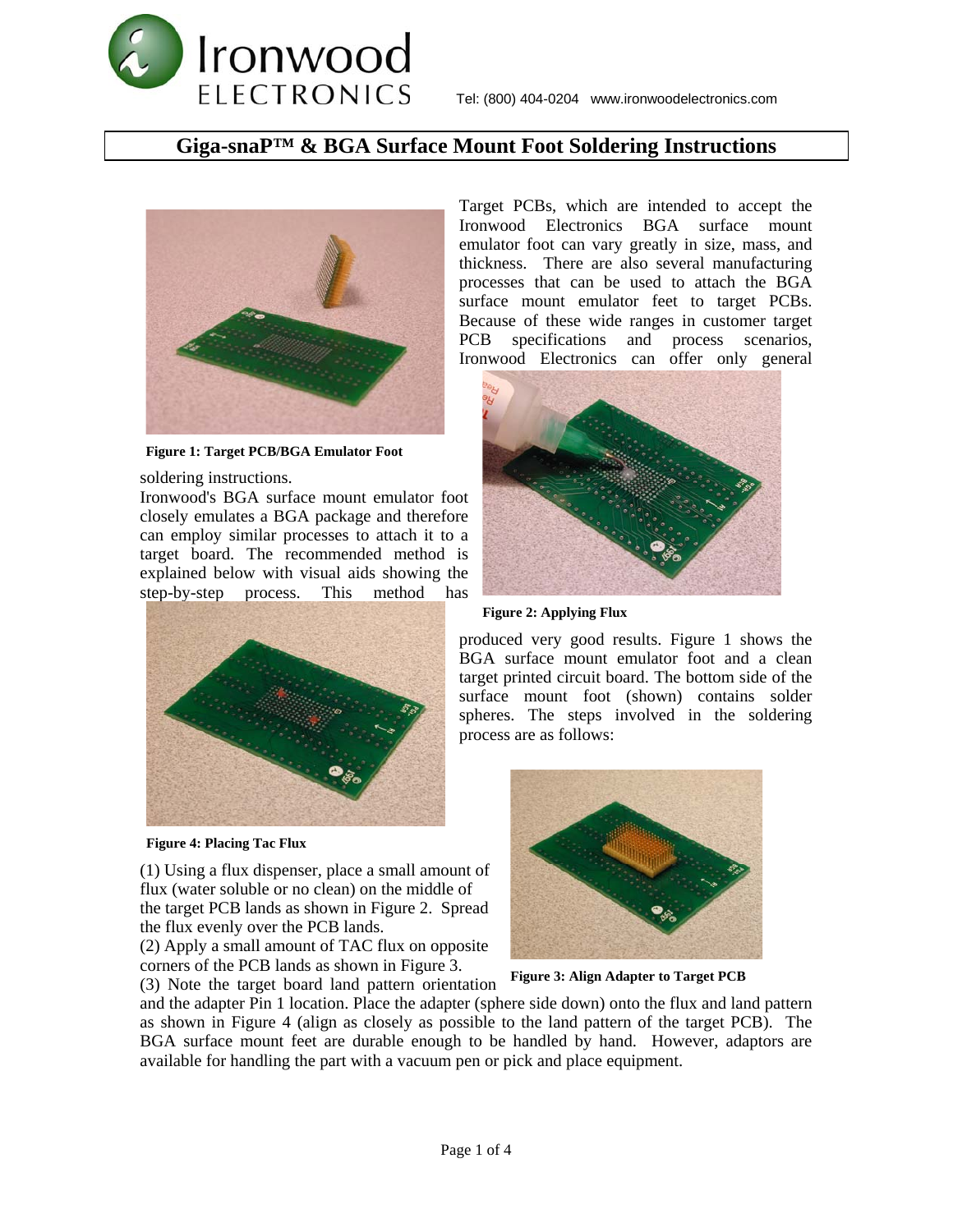

**Giga-snaP™ & BGA Surface Mount Foot Soldering Instructions (cont.)** 

# **Soldering Reflow Profiles: Low Temp and High Temp (RoHS)**



Note: Because there are many unknown variables for each customer's situation, it is difficult to recommend an ideal temperature profile for attaching an Ironwood adapter to a particular customer's target board.

A few of the unknowns which make a profile suggestion difficult:

- 1) The target PCB size, mass
- 2) Number and size of components next to the adapter target pattern
- 3) Reflow oven type
- 4) Type of solder paste/flux used
- 5) Solder stencil characteristics (thickness and aperture size)

Therefore, we offer the following profiles as a guide / reference to mounting our standard and high temperature ROHS Giga-snaP™ and BGA SMT adapters.

While the following should work for most scenarios, Ironwood recommends contacting your solder paste / flux manufacturer for proper reflow profiles for your particular set-up and equipment.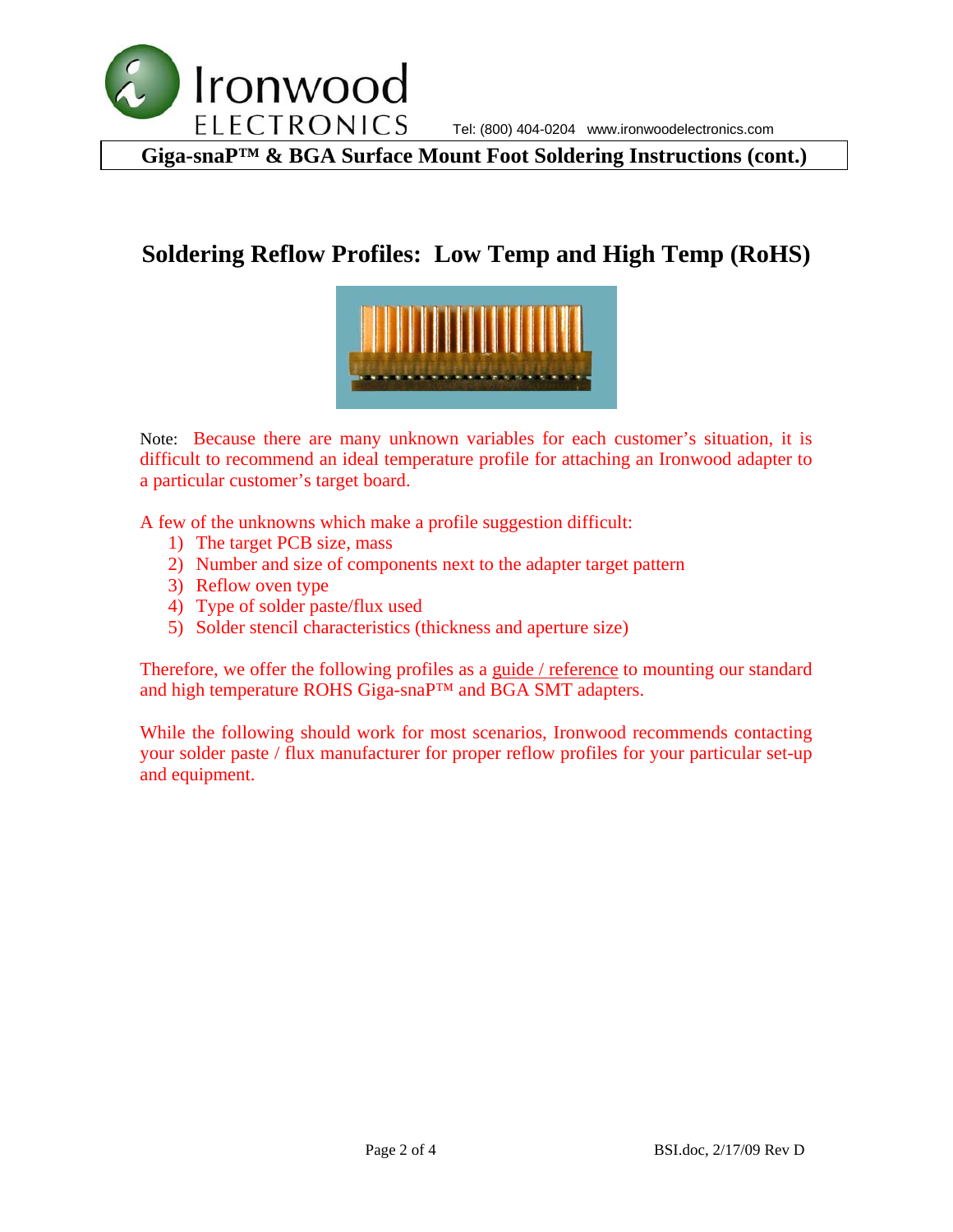

**Giga-snaP™ & BGA Surface Mount Foot Soldering Instructions (cont.)** 



(4) Surface tension between the adapter's solder spheres and the target PCB's pads will self-align the part during the reflow process.

(5) Reflow:

- Use caution when profiling to insure minimal temperature difference  $(<15^{\circ}$ C and preferably  $\langle 10^0 \text{C} \rangle$  between components
- Forced convection reflow with nitrogen preferred (50 75 PPM)
- Preheat stage temperature ramp rate:  $\langle 2^0 \text{C} \rangle$  per second
- Time required in Flux Activation stage: 150 to 180 seconds
- Flux Activation stage temperature range: 150 to  $183^{\circ}$ C
- Time required in Solder stage: 60 seconds
- Maximum temperature 210 220 $\mathrm{^0C}$  (Do not exceed 10 seconds at maximum temperature)
- Cool-Down stage temperature reduction rate:  $\langle 2^0 C \rangle$  per second

#### NOTE:

It may be necessary to adjust the amount of heat when attaching the part, due to the fact that the adapter mass is different from the actual IC package. Solder sphere spec  $= 63Sn$ , 37Pb and its melting point =  $183^{\circ}$ C

(6) Clean PCB with the flux manufacturers recommended process.